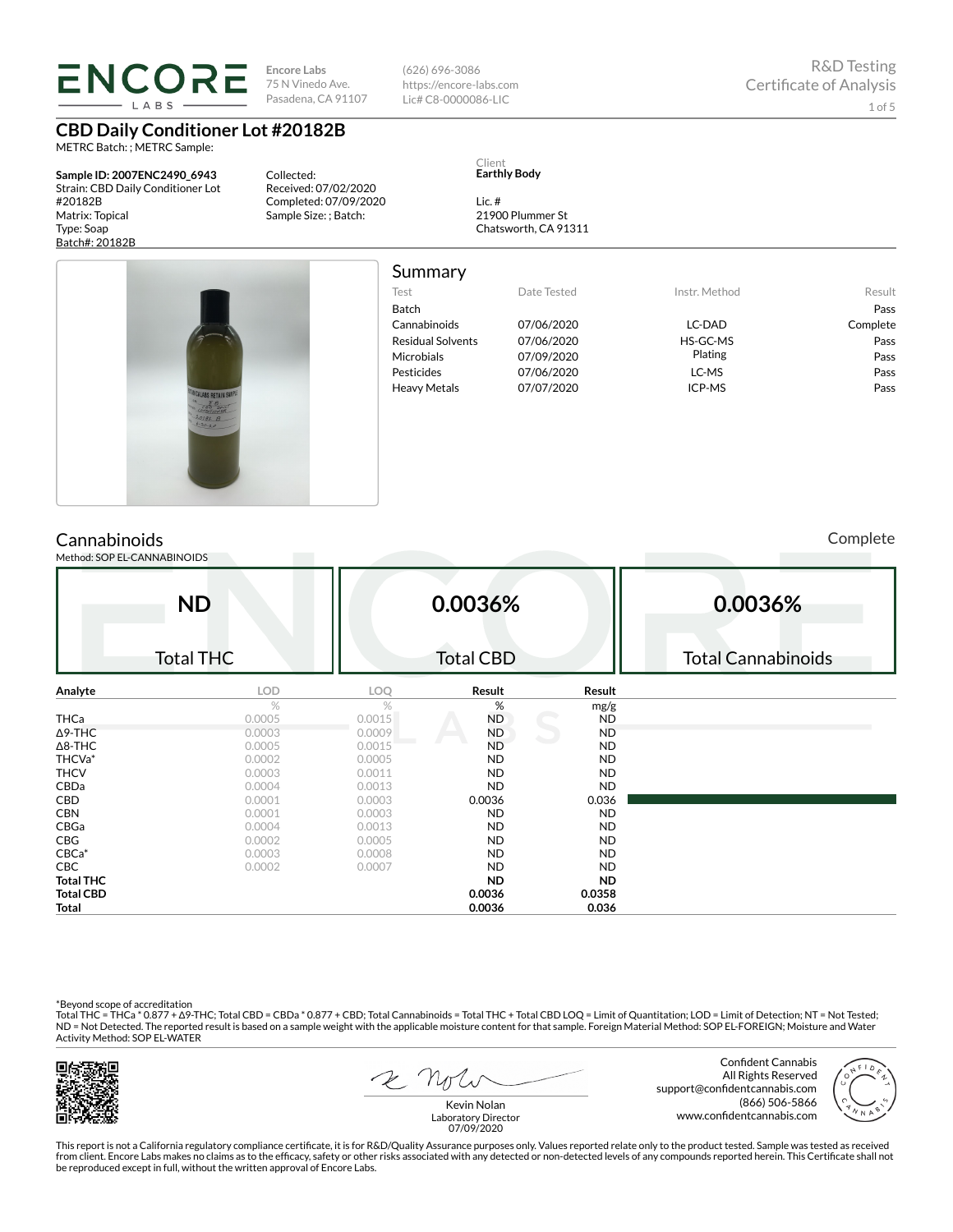ENCORE LABS

**Encore Labs** 75 N Vinedo Ave. Pasadena, CA 91107

Received: 07/02/2020 Completed: 07/09/2020 Sample Size: ; Batch:

Collected:

(626) 696-3086 https://encore-labs.com Lic# C8-0000086-LIC

Pass

## **CBD Daily Conditioner Lot #20182B**

METRC Batch: ; METRC Sample:

**Sample ID: 2007ENC2490\_6943** Strain: CBD Daily Conditioner Lot #20182B Matrix: Topical Type: Soap Batch#: 20182B

## Pesticides

Method: SOP EL-PesticidesLCMS LC-MS

**Analyte LOD LOQ Limit Result Status**  $\mu$ g/g  $\mu$ g/g  $\mu$ g/g  $\mu$ g/g Abamectin 0.005 0.02 0.3 ND Pass Acephate 0.002 0.01 5 ND Pass Acequinocyl 0.005 0.02 4 ND Pass Acetamiprid 0.005 0.02 5 ND Pass Aldicarb 0.05 0.1 0.05 ND Pass Azoxystrobin 0.005 0.02 40 ND Pass Bifenazate 0.005 0.01 5 ND Pass Bifenthrin 0.005 0.05 0.5 ND Pass Boscalid 0.02 0.05 10 ND Pass **Captan**  $0.05$   $0.1$  5 **ND Pass Carbaryl 0.02 0.05 0.5 ND Pass** Carbofuran 0.05 0.1 0.05 ND Pass Chlorantraniliprole 0.002 0.01 40 ND Pass Chlordane 0.05 0.1 0.05 ND Pass Chlorfenapyr 0.05 0.1 0.05 ND Pass Chlorpyrifos 0.05 0.1 0.05 ND Pass Clofentezine 0.01 0.02 0.5 ND Pass Coumaphos 0.02 0.05 0.02 ND Pass  $Cyfluthrin$   $0.05$   $0.1$   $1$   $ND$  Pass Cypermethrin 0.05 0.1 1 ND Pass Daminozide 0.02 0.05 0.02 ND Pass Diazinon 0.002 0.01 0.2 ND Pass Dichlorvos 0.02 0.05 0.02 ND Pass Dimethoate 0.02 0.05 0.02 ND Pass Dimethomorph 0.005 0.02 20 ND Pass Ethoprophos 0.05 0.1 0.05 ND Pass Etofenprox 0.05 0.1 0.05 ND Pass Etoxazole 0.005 0.02 1.5 ND Pass Fenhexamid 0.005 0.02 10 ND Pass Fenoxycarb 0.05 0.1 0.05 ND Pass Fenpyroximate 0.005 0.02 2 ND Pass Fipronil 0.05 0.1 0.05 ND Pass Flonicamid 0.01 0.02 2 ND Pass **Analyte LOD LOQ Limit Result Status**  $\mu$ g/g  $\mu$ g/g  $\mu$ g/g  $\mu$ g/g Fludioxonil 0.01 0.05 30 ND Pass Hexythiazox 0.005 0.02 2 ND Pass **Imazalil 11 0.05 0.1 0.05 ND Pass** Imidacloprid 0.005 0.02 3 ND Pass Kresoxim Methyl  $0.005$  0.02 1 ND Pass **Malathion** 0.02 0.05 5 **ND Pass** Metalaxyl 0.002 0.005 15 ND Pass Methiocarb 0.05 0.1 0.05 ND Pass Methomyl 0.01 0.02 0.1 ND Pass Mevinphos 0.02 0.05 0.02 ND Pass Myclobutanil 0.005 0.01 9 ND Pass **Naled 1200 0.01 0.02 0.5 ND Pass Oxamyl** 0.005 0.01 0.2 **ND Pass** Paclobutrazol 0.05 0.1 0.05 ND Pass Parathion Methyl 0.05 0.1 0.05 ND Pass Pentachloronitrobenzene 0.01 0.02 0.2 ND Pass Permethrin 0.02 0.05 20 ND Pass **Phosmet** 0.01 0.02 0.2 **ND Pass** Piperonyl Butoxide 0.002 0.01 8 ND Pass Prallethrin 0.005 0.02 0.4 ND Pass Propiconazole 0.005 0.01 20 ND Pass **Propoxur 1988 0.05 0.1 0.05 ND Pass** Pyrethrins 0.02 0.05 1 ND Pass Pyridaben 0.005 0.01 3 ND Pass Spinetoram 0.005 0.01 3 ND Pass Spinosad 0.005 0.01 3 ND Pass Spiromesifen 0.01 0.02 12 ND Pass Spirotetramat 0.005 0.01 13 ND Pass Spiroxamine 0.05 0.1 0.05 ND Pass Tebuconazole 0.005 0.01 2 ND Pass Thiacloprid 0.02 0.05 0.02 ND Pass Thiamethoxam 0.005 0.01 4.5 ND Pass Trifloxystrobin 0.005 0.01 30 ND Pass

Date Tested: 07/06/2020 LOQ = Limit of Quantitation; LOD = Limit of Detection; NT = Not Tested; ND = Not Detected.



2 not

Confident Cannabis All Rights Reserved support@confidentcannabis.com (866) 506-5866 www.confidentcannabis.com



Kevin Nolan Laboratory Director 07/09/2020

This report is not a California regulatory compliance certificate, it is for R&D/Quality Assurance purposes only. Values reported relate only to the product tested. Sample was tested as received from client. Encore Labs makes no claims as to the efficacy, safety or other risks associated with any detected or non-detected levels of any compounds reported herein. This Certificate shall not be reproduced except in full, without the written approval of Encore Labs.

Client **Earthly Body**

Lic. # 21900 Plummer St Chatsworth, CA 91311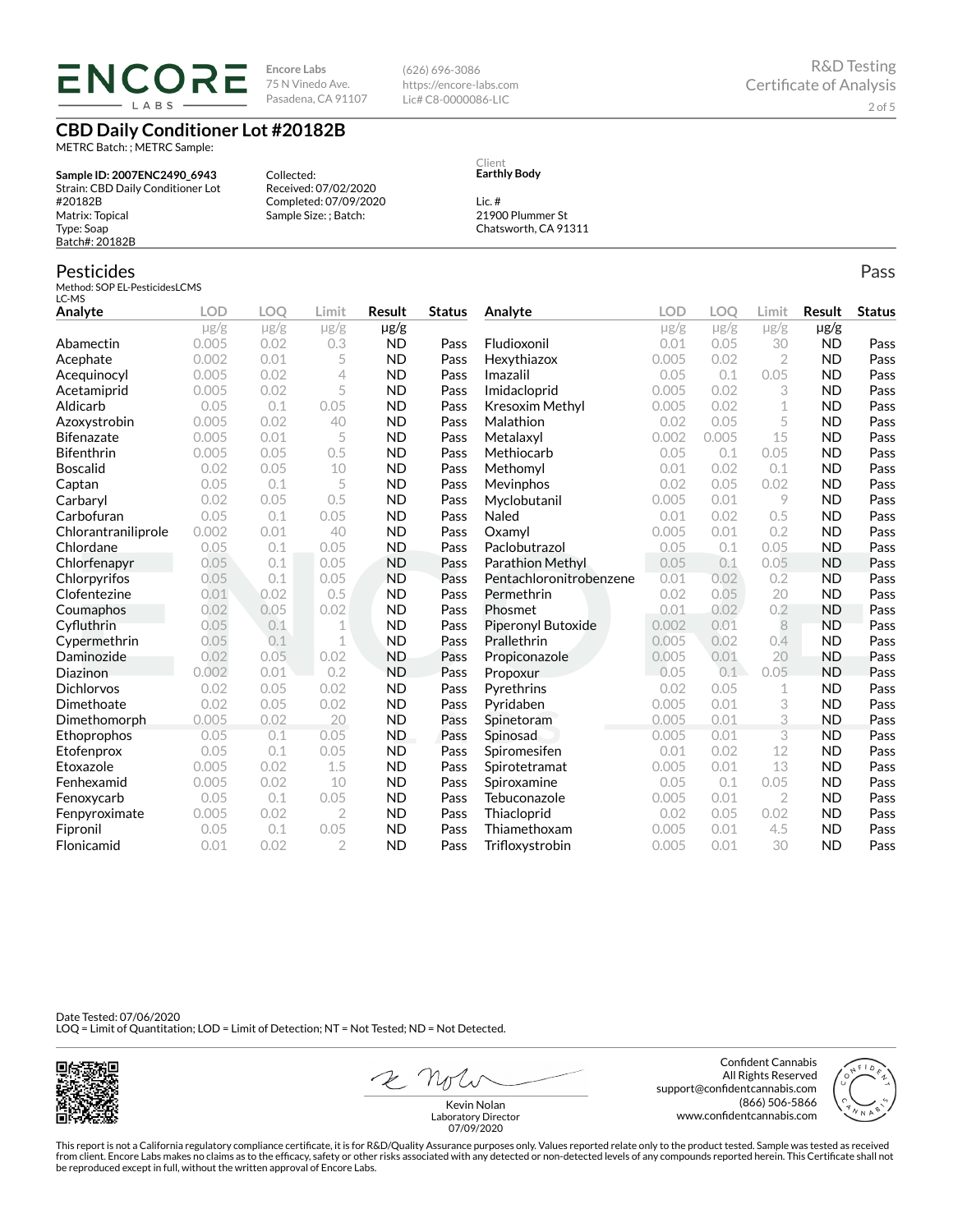**ENCORE** LABS

METRC Batch: ; METRC Sample:

**CBD Daily Conditioner Lot #20182B**

**Encore Labs** 75 N Vinedo Ave. Pasadena, CA 91107 (626) 696-3086 https://encore-labs.com Lic# C8-0000086-LIC

| Sample ID: 2007ENC2490 6943<br>Strain: CBD Daily Conditioner Lot    | Collected:<br>Received: 07/02/2020             | Client<br><b>Earthly Body</b>                        |           |                                  |               |
|---------------------------------------------------------------------|------------------------------------------------|------------------------------------------------------|-----------|----------------------------------|---------------|
| #20182B<br>Matrix: Topical<br>Type: Soap<br>Batch#: 20182B          | Completed: 07/09/2020<br>Sample Size: ; Batch: | Lic. $#$<br>21900 Plummer St<br>Chatsworth, CA 91311 |           |                                  |               |
| <b>Residual Solvents</b><br>Method: SOP EL-RES SOLVENTS<br>HS-GC-MS |                                                |                                                      |           |                                  | Pass          |
| Analyte                                                             | <b>LOD</b>                                     | <b>LOO</b>                                           | Limit     | Result                           | <b>Status</b> |
|                                                                     | $\mu$ g/g                                      | $\mu$ g/g                                            | $\mu$ g/g | $\mu$ g/g                        |               |
| 1,2-Dichloro-Ethane                                                 | 0.1                                            | 0.29                                                 |           | <b>ND</b>                        | Pass          |
| Acetone                                                             | 6.21                                           | 18.81                                                | 5000      | <b>ND</b>                        | Pass          |
| Acetonitrile                                                        | 4.56                                           | 13.83                                                | 410       | <b>ND</b>                        | Pass          |
| Benzene                                                             | 0.09                                           | 0.28                                                 |           | <b>ND</b>                        | Pass          |
| <b>Butane</b>                                                       | 0.2                                            | 0.61                                                 | 5000      | <b>ND</b>                        | Pass          |
| Chloroform                                                          | 0.1                                            | 0.29                                                 |           | <b>ND</b>                        | Pass          |
| Ethanol                                                             | 2.28                                           | 6.9                                                  | 5000      | 639.33                           | Pass          |
| Ethyl-Acetate                                                       | 0.16                                           | 0.48                                                 | 5000      | <loq< td=""><td>Pass</td></loq<> | Pass          |
| Ethyl-Ether                                                         | 0.12                                           | 0.38                                                 | 5000      | <b>ND</b>                        | Pass          |
| Ethylene Oxide                                                      | 0.08                                           | 0.24                                                 |           | <b>ND</b>                        | Pass          |
| Heptane                                                             | 0.1                                            | 0.29                                                 | 5000      | <b>ND</b>                        | Pass          |
| Isopropanol                                                         | 2.01                                           | 6.09                                                 | 5000      | 25.30                            | Pass          |
| Methanol                                                            | 9.62                                           | 29.14                                                | 3000      | <b>ND</b>                        | Pass          |
| Methylene-Chloride                                                  | 0.1                                            | 0.31                                                 |           | <b>ND</b>                        | Pass          |
| n-Hexane                                                            | 2.68                                           | 8.12                                                 | 290       | <b>ND</b>                        | Pass          |
| Pentane                                                             | 0.64                                           | 1.94                                                 | 5000      | <b>ND</b>                        | Pass          |
| Propane                                                             | 0.08                                           | 0.25                                                 | 5000      | <b>ND</b>                        | Pass          |
| Toluene                                                             | 0.1                                            | 0.29                                                 | 890       | <loq< td=""><td>Pass</td></loq<> | Pass          |
| Trichloroethene                                                     | 0.1                                            | 0.29                                                 |           | <b>ND</b>                        | Pass          |
| <b>Xylenes</b>                                                      | 0.6                                            | 1.82                                                 | 2170      | <b>ND</b>                        | Pass          |

Date Tested: 07/06/2020 LOQ = Limit of Quantitation; LOD = Limit of Detection; NT = Not Tested; ND = Not Detected.



2 Not

Confident Cannabis All Rights Reserved support@condentcannabis.com (866) 506-5866 www.confidentcannabis.com



Kevin Nolan Laboratory Director 07/09/2020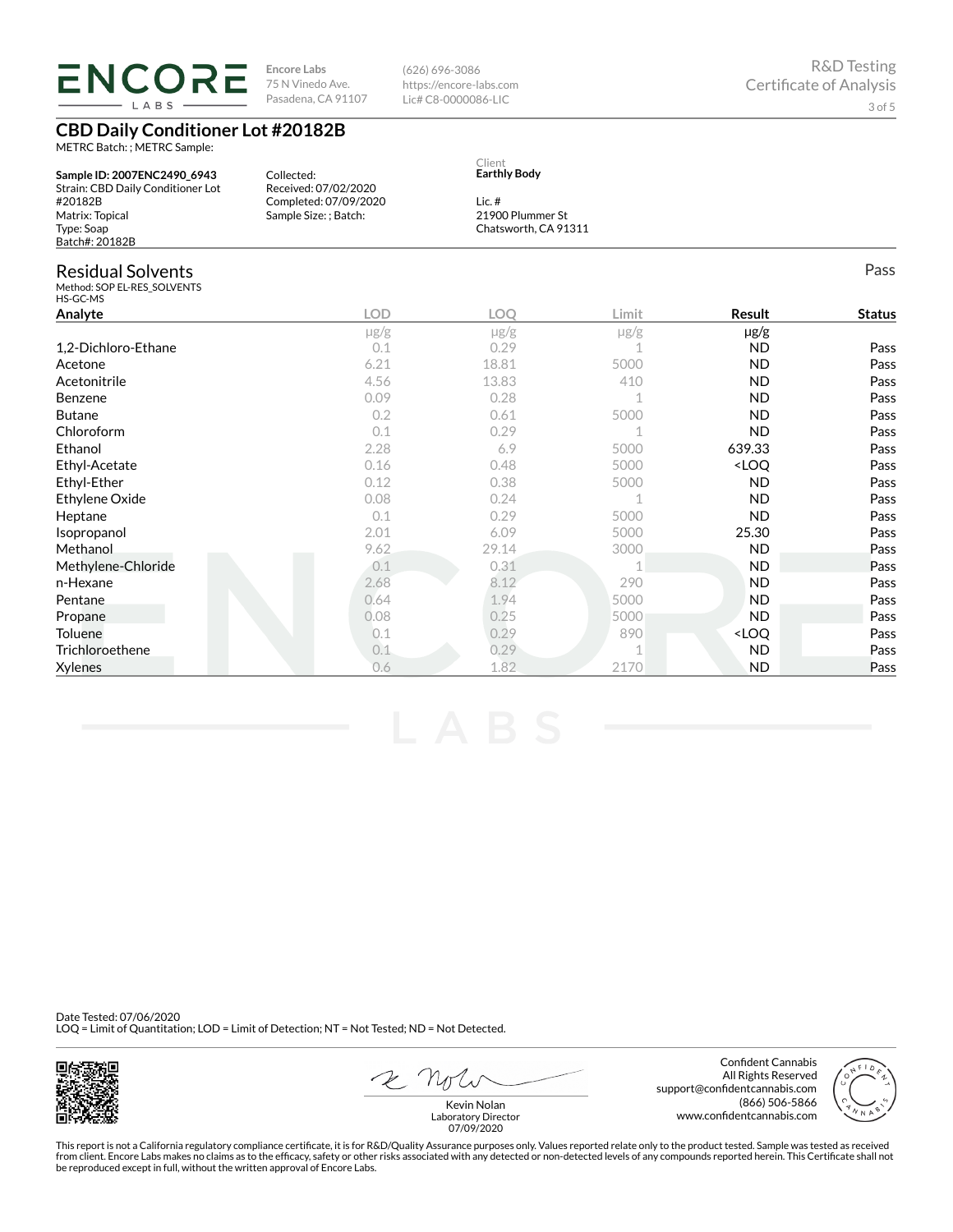**ENCORE** LABS

**Encore Labs** 75 N Vinedo Ave. Pasadena, CA 91107

(626) 696-3086 https://encore-labs.com Lic# C8-0000086-LIC

# **CBD Daily Conditioner Lot #20182B**

METRC Batch: ; METRC Sample:

**Sample ID: 2007ENC2490\_6943** Strain: CBD Daily Conditioner Lot #20182B Matrix: Topical Type: Soap Batch#: 20182B

#### Microbials

Method: SOP ELMICROBIALS Plating

### **Analyte**

Yeast/Mold Plate Count Staphylococcus spp. Escherichia coli Pseudomonas spp.

Collected: Received: 07/02/2020 Completed: 07/09/2020 Sample Size: ; Batch:

Client **Earthly Body**

21900 Plummer St

Lic. #

Chatsworth, CA 91311

Pass

**Result** Heterotrophic Plate Count  $0$  CFU/g 0 CFU/g Not present in 1g Not present in 1g Not present in 1g



Date Tested: 07/09/2020



2 not

Confident Cannabis All Rights Reserved support@confidentcannabis.com (866) 506-5866 www.confidentcannabis.com



Kevin Nolan Laboratory Director 07/09/2020